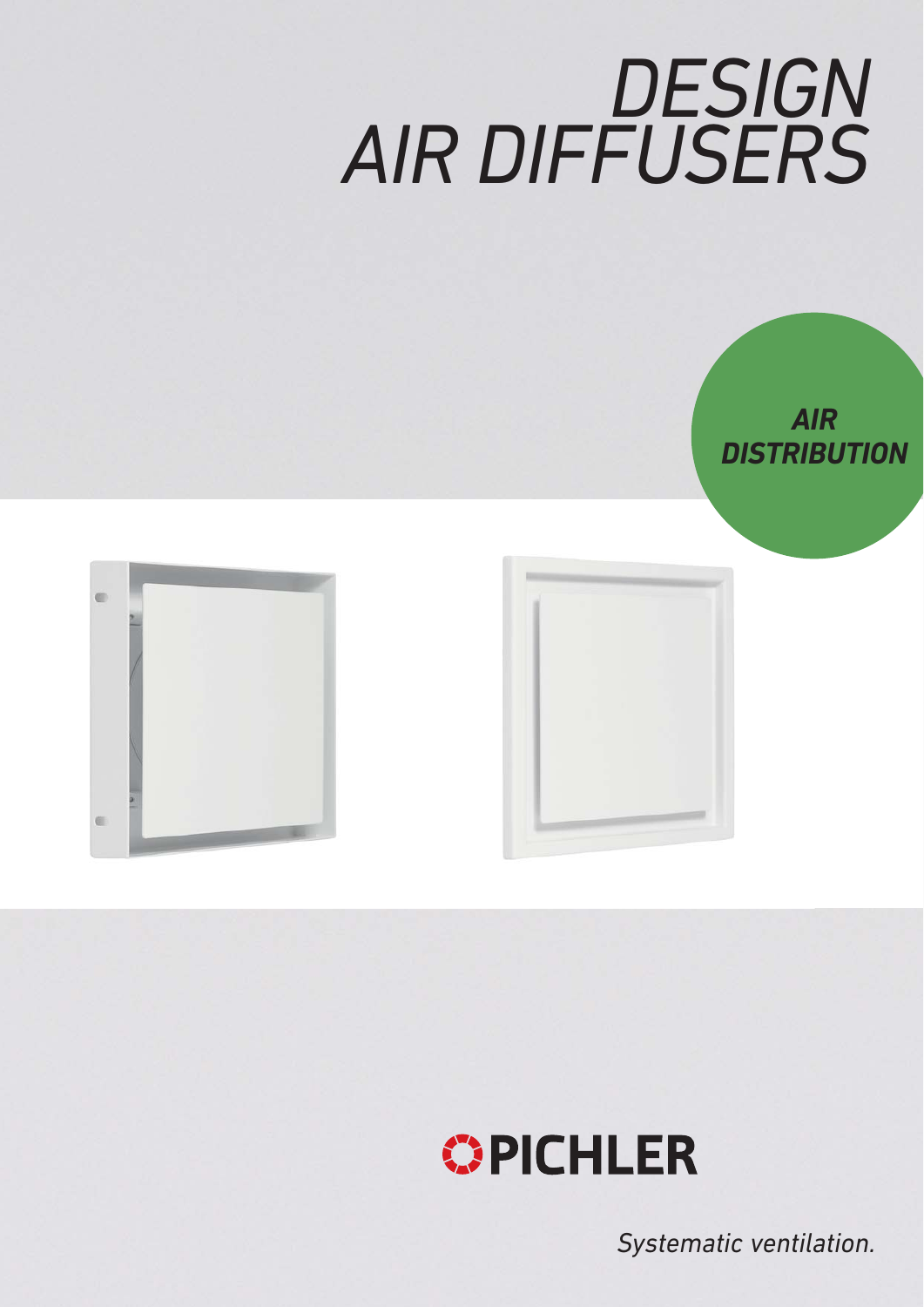##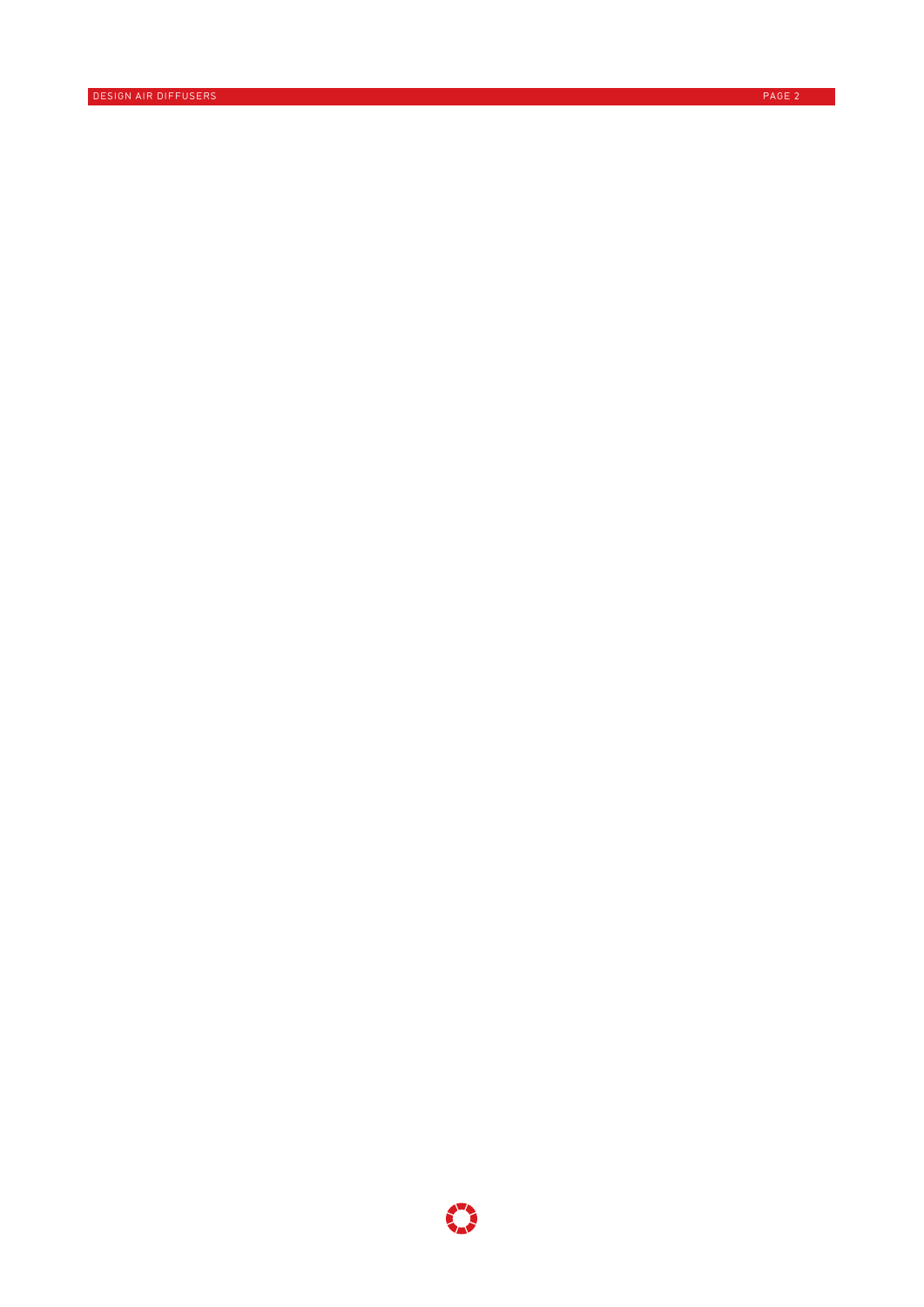## **CONTENTS**

## **SUPPLY AND EXHAUST AIR**

|                     | <b>Ventil ONE</b>      | Page 4  |
|---------------------|------------------------|---------|
|                     | <b>Ventil ONE PLUS</b> | Page 6  |
|                     | <b>ALPHA</b>           | Page 8  |
| <br><br>0.0.0.0.0.1 | QUAD                   | Page 9  |
|                     | <b>AIRY</b>            | Page 10 |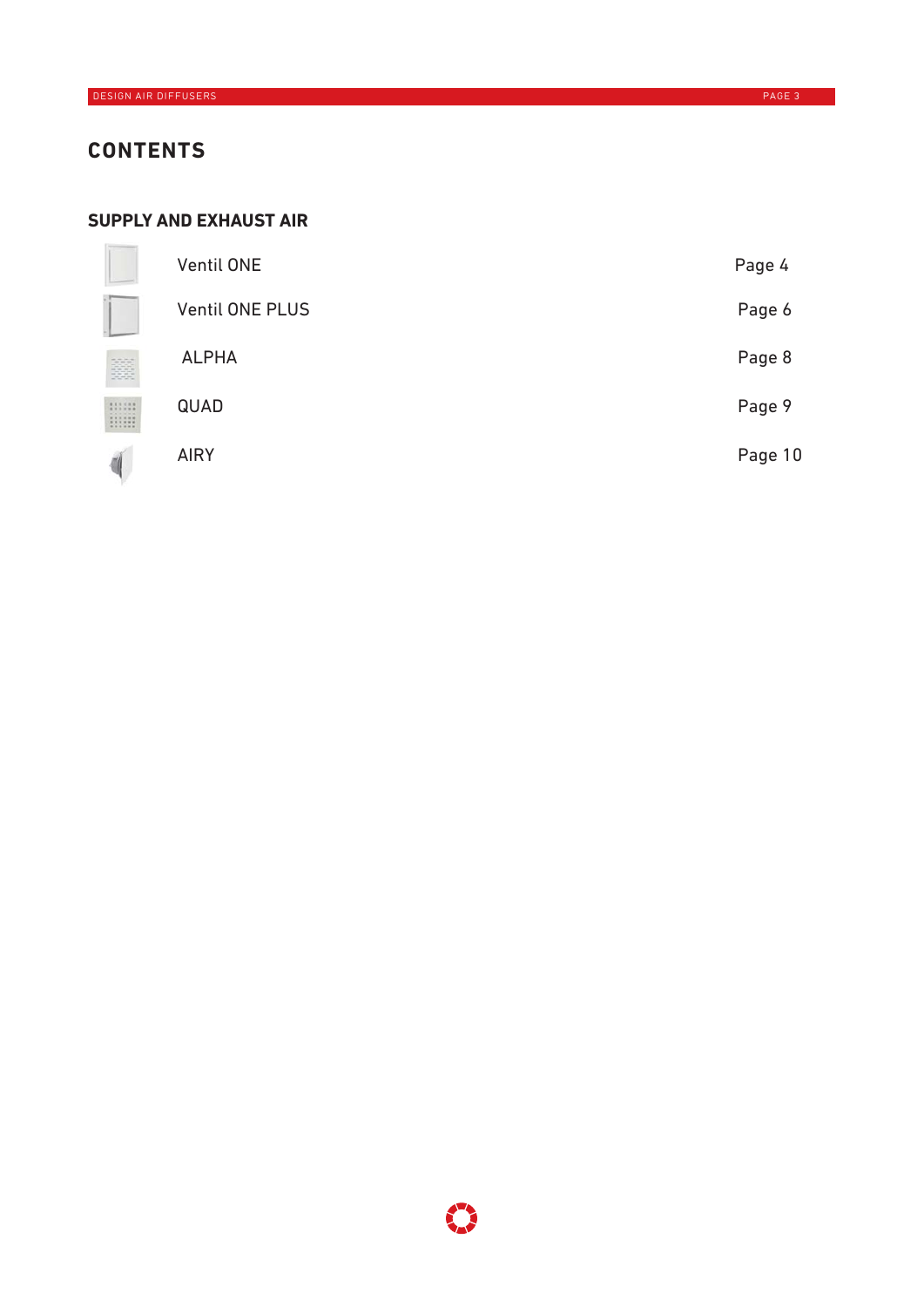## **Product description Ventil ONE**



*Ventil ONE*

## **Dimensions**

#### AIR DIFFUSERS SUPPLY AND EXHAUST AIR

- For flush mounted installation on ceilings and walls
- Made of sheet steel
- 10 mm wide outlet frame
- Inside hybrid system combinable with volume adjustment set or filter insert
- Flush spring steel cover guarantees consistent design
- Symmetrical, flow-optimised air duct
- For all interior use

*Standard color:* electrostatic powdercoated RAL 9016, coating thickness ca. 60 μm







*Ventil One* Ø *100 mm Ventil One* Ø *125 mm*



| Ventil One  0 125 mm |  |  |
|----------------------|--|--|
|                      |  |  |

| Item number    | Connection Ø |     |     |                          | Weight |
|----------------|--------------|-----|-----|--------------------------|--------|
| 10VENTILONE100 | 00           | 180 | 180 | $\overline{\phantom{a}}$ | 490 g  |
| 10VENTILONE125 | 124          | 224 | 224 |                          | 775a   |

## **Additional information on the volume adjustment set**



#### VOLUME ADJUSTMENT SET FOR VENTIL ONE AND VENTIL ONE PLUS

- For continuously variable air control
- Simple installation with a click
- Exchangeable for a filter insert
- Made of ABS plastic
- Separate delivery!

*Standard color:* white

#### TECHNICAL DATA VOLUME ADJUSTMENT SET

| Model            | <b>Dimensions</b><br>$Ø$ (mm) | Weight<br>(q) |
|------------------|-------------------------------|---------------|
| 10VENTILONEVO100 |                               | 2Ο            |
| 10VENTILONEV0125 | 115                           | 40            |

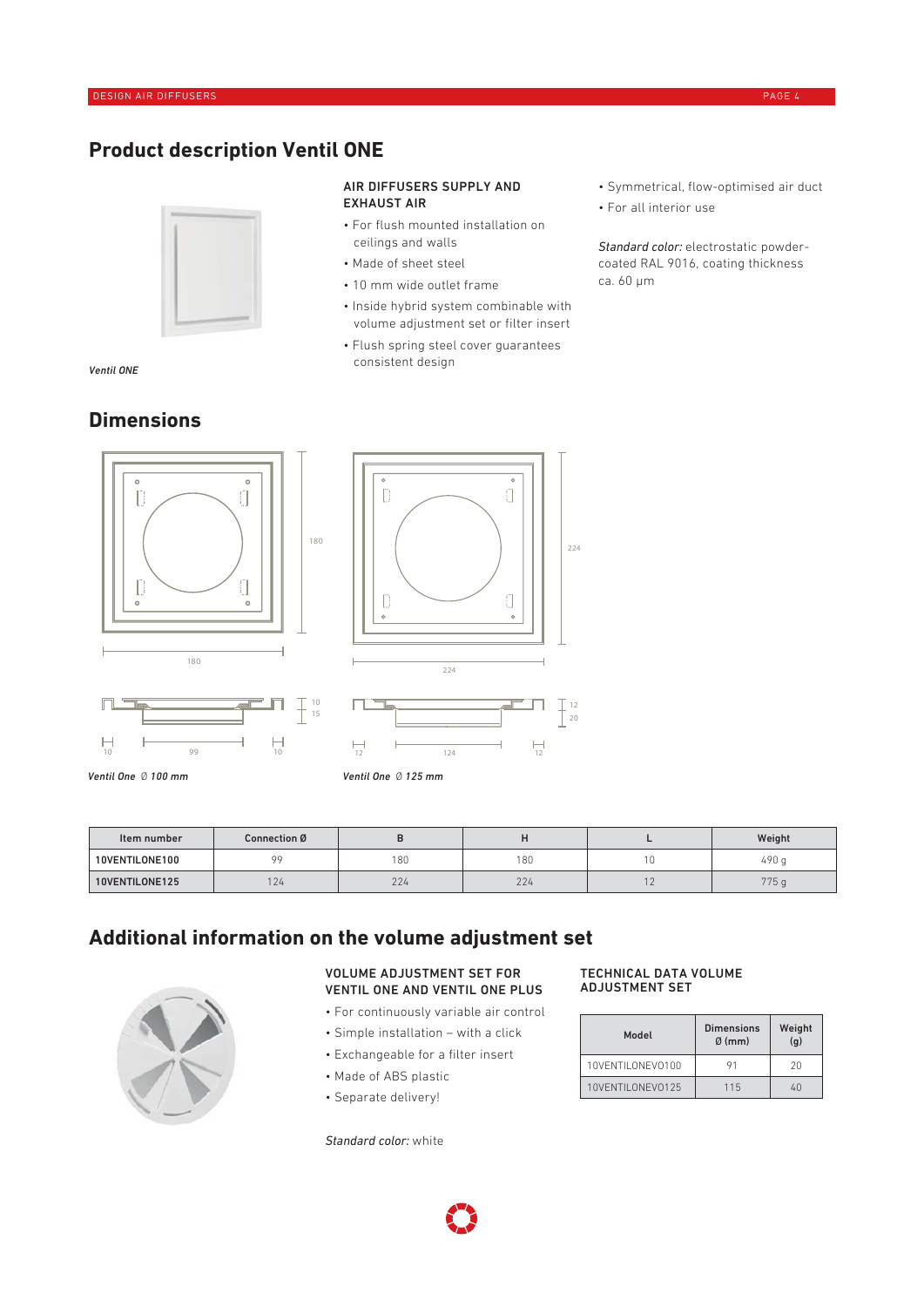## **Technical Data**

#### ACOUSTIC DATA AND PRESSURE LOSS

*Vol in l/s or m³/h:*  Air flow per air outlet o: Opening of the volume adjustment set in % Δp in Pa: Overall pressure loss

#### SOUND POWER LEVEL

 $L_{wa}$  in dB (A): A-weighted sound power level  $L_{pA}$ : A-weighting of the sound power level

The sound power level LpA [dB (A)] specified in the diagram refers to the reverberation field in a room with a 10 m<sup>2</sup> equivalent absorption area.

#### CONDITIONS

*Equivalent absorption area: 10 m2 Distance to outlet: 3 m Direction factor: 2*

The difference between acoustic power (LW) and sound power level (LpA) is -4 dB.

#### THROW LENGTH

The throw of 10.2 shown in the diagram is the distance between the outlet and the point in the air flow (isotherm) where the speed is reduced to 0.2 m/s.









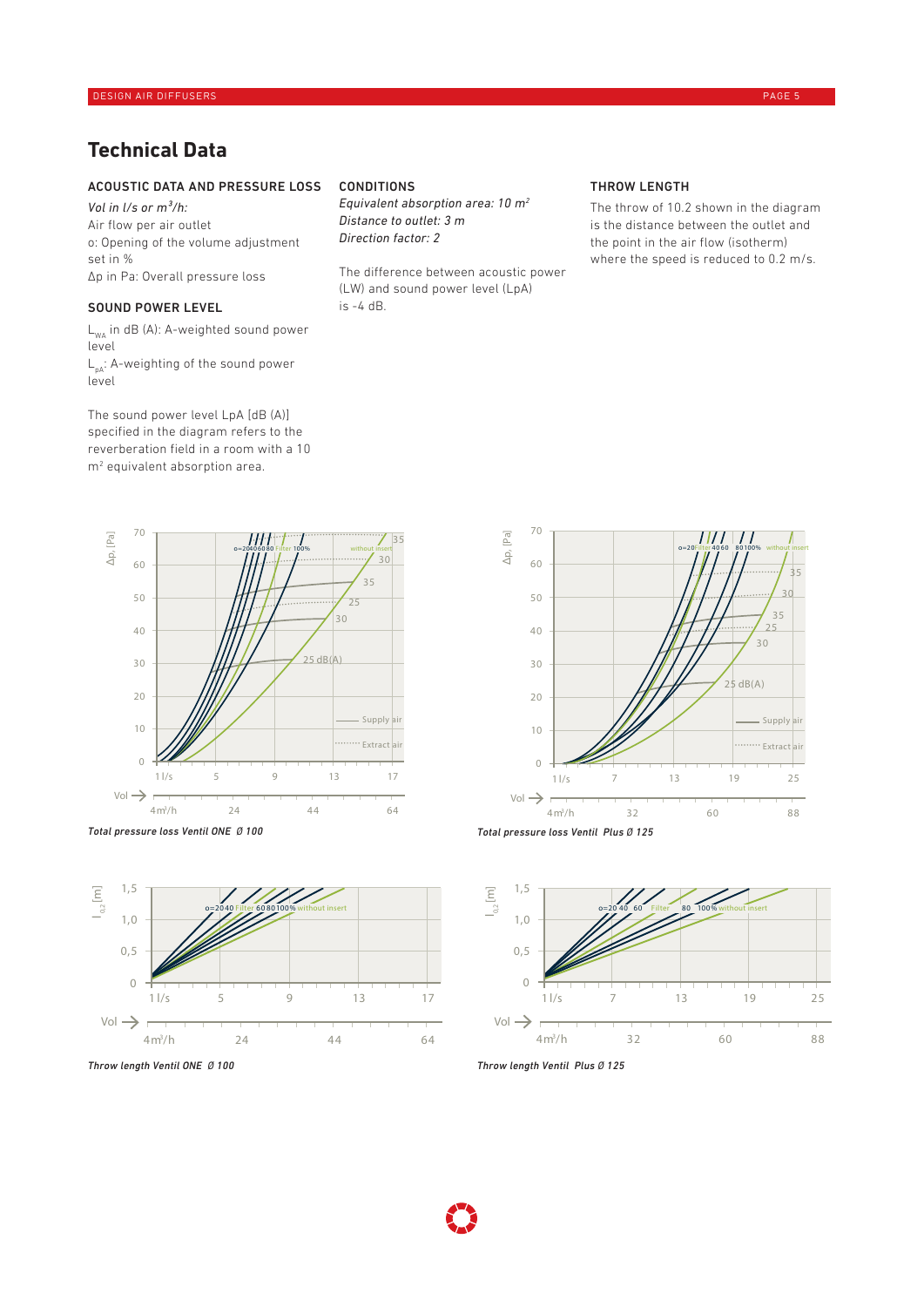## **Product description Ventil ONE PLUS**



*Ventil One Plus*

## **Dimensions**

#### AIR DIFFUSERS SUPPLY AND EXHAUST AIR

- For flush underplaster installation in ceilings and walls
- Made of sheet steel
- Variable installation depth
- Inside hybrid system combinable with a volume adjustment set or filter insert
- Flush spring steel cover guarantees consistent design
- Symmetrical, flow-optimised air duct
- For all interior use

*Standard color:* electrostatic powdercoated RAL 9016, coating thickness ca. 60 μm





99 *Ventil One Plus* Ø *100 mm Ventil One Plus* Ø *125 mm*

| Item number     | Connection Ø |     |     |    | Weight  |
|-----------------|--------------|-----|-----|----|---------|
| 10VENTILONEP100 | $^{\circ}$   | 60  | 160 | 30 | 5 I U G |
| 10VENTILONEP125 | 124          | 200 | 200 | 40 | 820q    |

## **Additional information on the volume adjustment set**

 $15$ 



#### VOLUME ADJUSTMENT SET FOR VENTIL ONE AND VENTIL ONE PLUS

- For continuously variable air control
- Simple installation with a click
- Exchangeable for a filter insert
- Made of ABS plastic
- Separate delivery!

*Standard color:* white

#### TECHNICAL DATA VOLUME ADJUSTMENT SET

| Model            | <b>Dimensions</b><br>$Ø$ (mm) | Weight<br>(q) |
|------------------|-------------------------------|---------------|
| 10VENTILONEV0100 |                               | 20            |
| 10VENTILONEV0125 | 115                           | 40            |

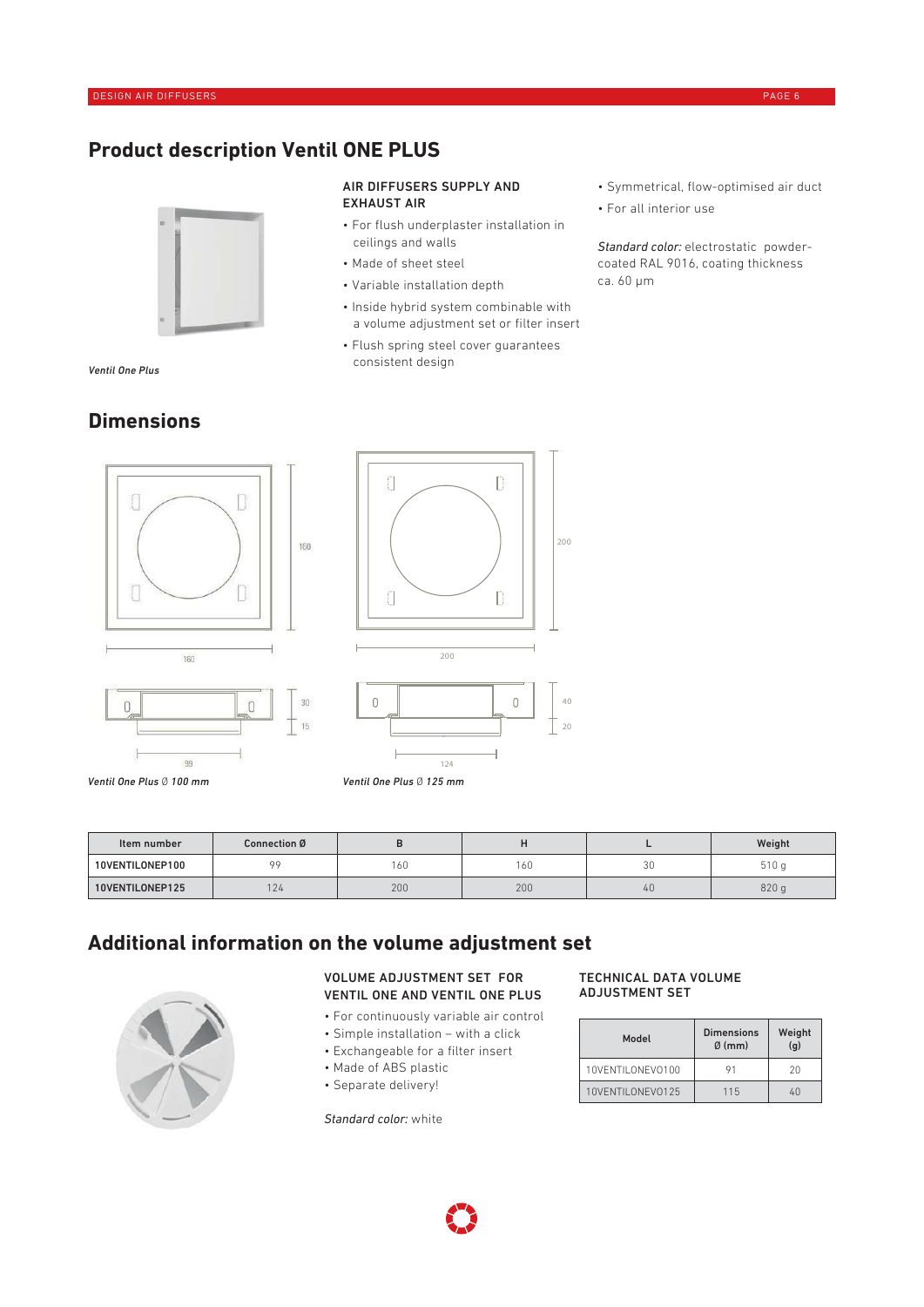## **Technical Data**

#### ACOUSTIC DATA AND PRESSURE LOSS

*Vol in l/s or m³/h:*  Air flow per air outlet o: Opening of the volume adjustment set in % Δp in Pa: Overall pressure loss

#### SOUND POWER LEVEL

 $L_{wa}$  in dB (A): A-weighted sound power level

 $L_{pA}$ : A-weighting of the sound power level

The sound power level LpA [dB (A)] specified in the diagram refers to the reverberation field in a room with a 10 m<sup>2</sup> equivalent absorption area.

#### CONDITIONS

*Equivalent absorption area: 10 m2 Distance to outlet: 3 m Direction factor: 2*

The difference between acoustic power (Lw) and sound power level (LpA) is -4 dB

#### THROW LENGTH

The throw of 10.2 shown in the diagram is the distance between the outlet and the point in the air flow (isotherm) where the speed is reduced to 0.2 m/s.











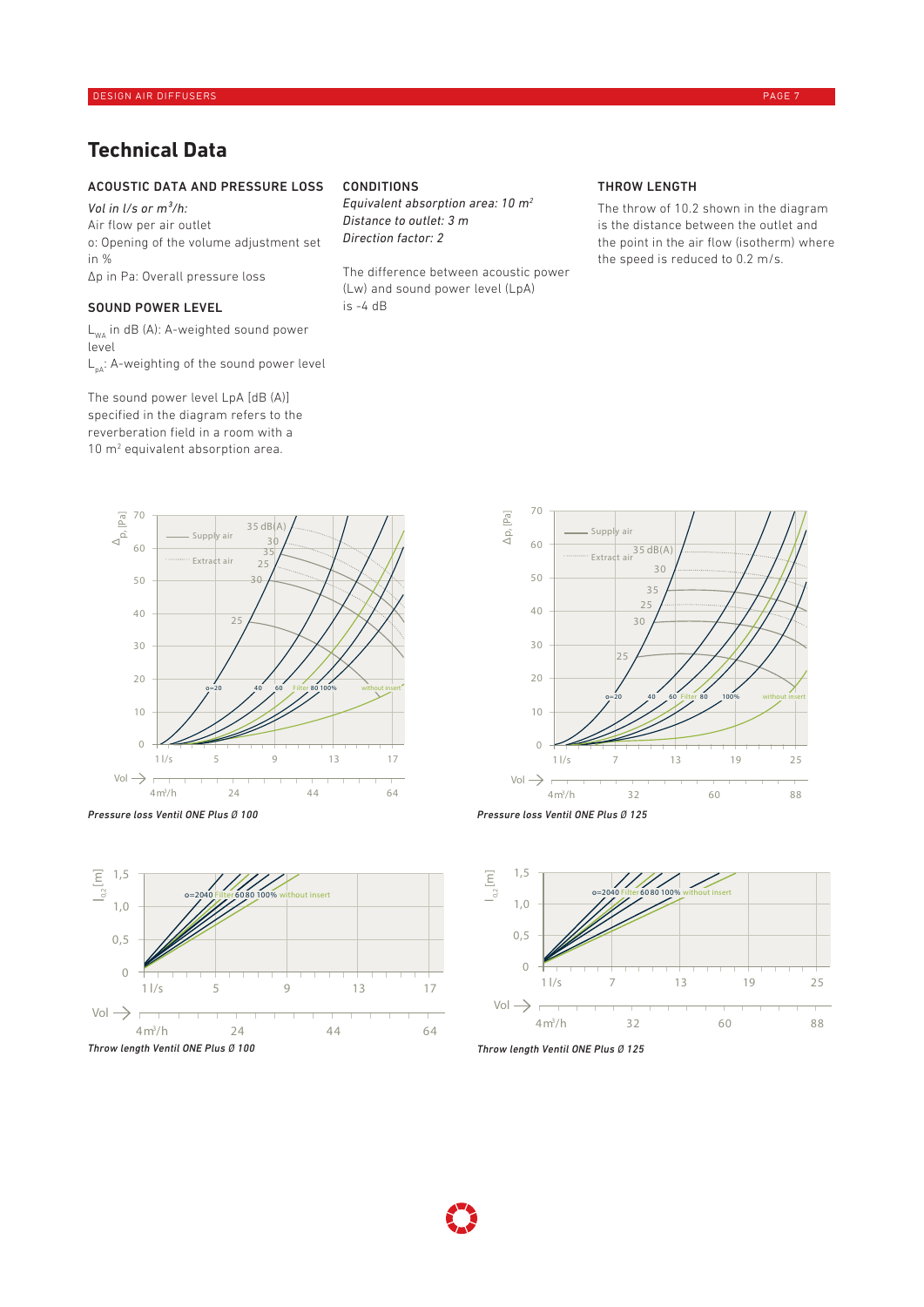## **Product description ALPHA**

|                   |  |                         |  | $\frac{1}{2} \left( \frac{1}{2} \right) \left( \frac{1}{2} \right) \left( \frac{1}{2} \right) \left( \frac{1}{2} \right) \left( \frac{1}{2} \right) \left( \frac{1}{2} \right) \left( \frac{1}{2} \right) \left( \frac{1}{2} \right) \left( \frac{1}{2} \right) \left( \frac{1}{2} \right) \left( \frac{1}{2} \right) \left( \frac{1}{2} \right) \left( \frac{1}{2} \right) \left( \frac{1}{2} \right) \left( \frac{1}{2} \right) \left( \frac{1}{2} \right) \left( \frac$ |
|-------------------|--|-------------------------|--|----------------------------------------------------------------------------------------------------------------------------------------------------------------------------------------------------------------------------------------------------------------------------------------------------------------------------------------------------------------------------------------------------------------------------------------------------------------------------|
|                   |  | $m = 1000$              |  |                                                                                                                                                                                                                                                                                                                                                                                                                                                                            |
|                   |  |                         |  | ----                                                                                                                                                                                                                                                                                                                                                                                                                                                                       |
|                   |  | provide - months - 1939 |  |                                                                                                                                                                                                                                                                                                                                                                                                                                                                            |
|                   |  |                         |  | count board down town                                                                                                                                                                                                                                                                                                                                                                                                                                                      |
|                   |  | moved moved stage       |  |                                                                                                                                                                                                                                                                                                                                                                                                                                                                            |
|                   |  |                         |  | count transit stress more                                                                                                                                                                                                                                                                                                                                                                                                                                                  |
|                   |  | <b>CONTROL</b> SERVICE  |  |                                                                                                                                                                                                                                                                                                                                                                                                                                                                            |
| neer were seen as |  |                         |  |                                                                                                                                                                                                                                                                                                                                                                                                                                                                            |

*Ventil ALPHA* 

## **Dimensions**

#### AIR DIFFUSERS SUPPLY AND EXHAUST AIR

- Application as air inflow or outflow element in ventilation systems
- Made of sheet steel
- Equipped with connecting nozzle at the back and integrated continuously adjustable throttle for volume flow control and with washable aluminium

 expanded metal insert (reducing soiling of the ventilation system)

• Fasteners included in scope of delivery

*Standard color:* powder-coated RAL 9010









**1 2 3**

Alpha air duct DN 125 - without filter insert - regulator 100 % open Alpha air duct DN 125 - with only filter insert- regulator 100 % open Alpha air duct DN 125 - with only filter insert- regulator 100 % open<br>Alpha air duct DN 125 - with only filter insert- regulator 50 % open

| Item number | $\mathbf{\mathsf{r}}$ |              |     |     |             |            |             |     |      |
|-------------|-----------------------|--------------|-----|-----|-------------|------------|-------------|-----|------|
| Alpha 100   | $\sim$<br>3U          | QQ           | 210 | 182 | 150         | 130<br>∣∪∪ | $ -$<br>5,5 | 180 | 150  |
| Alpha 125   | 30                    | 122<br>ن ۱ د | 210 | 207 | 175<br>17 J | 155        | $ -$<br>5,5 | 205 | 17 U |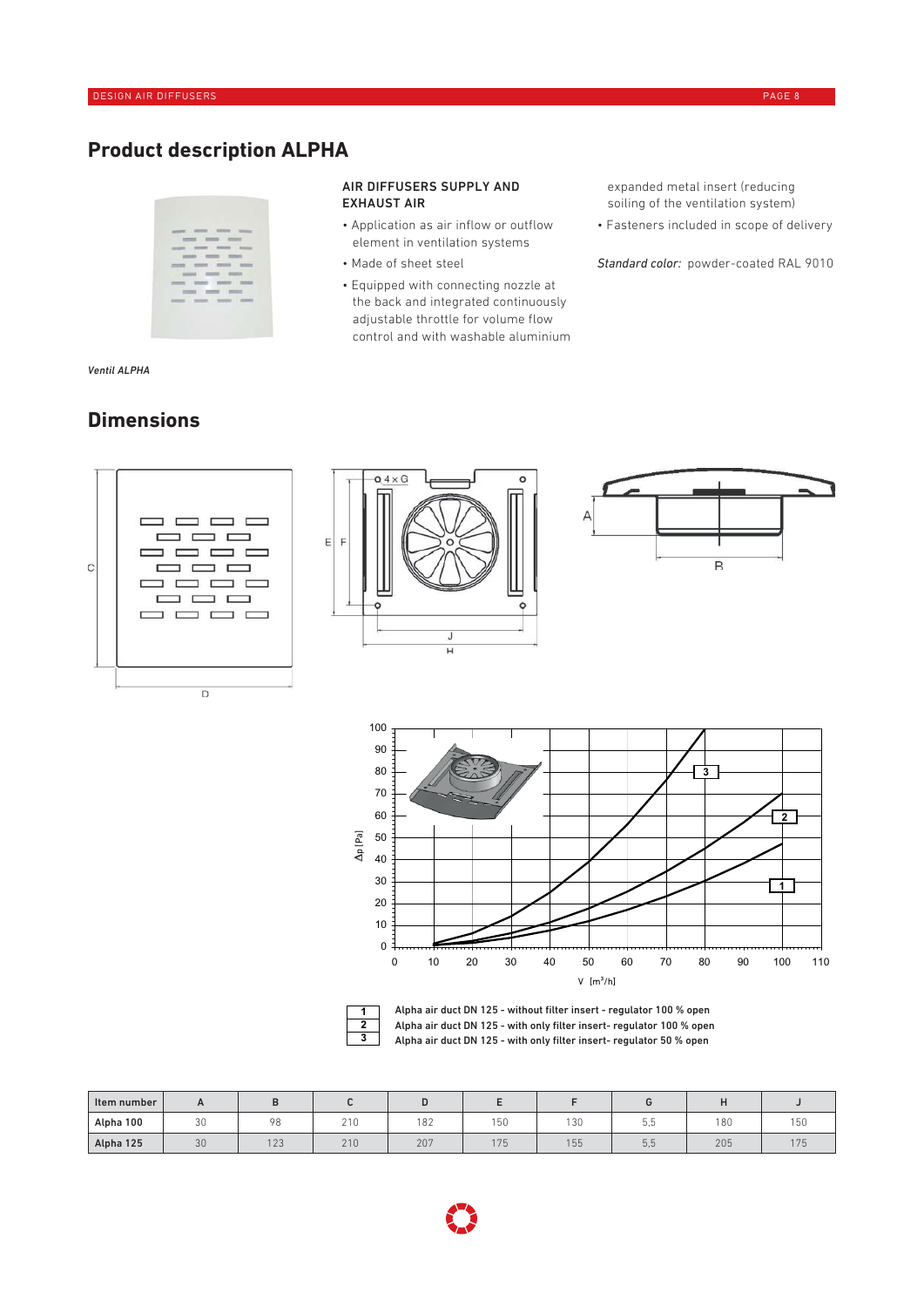## **Product description QUAD**

|  |  | 图画图顶圆图      |  |  |  |
|--|--|-------------|--|--|--|
|  |  | ■ ■ 甲 容 器 ■ |  |  |  |
|  |  | 日日日日日日      |  |  |  |
|  |  | 日日日日日日      |  |  |  |
|  |  | 图 链 四 四 四 四 |  |  |  |
|  |  | 福田田田田田      |  |  |  |

*Ventil QUAD*

## **Dimensions**

#### AIR DIFFUSERS SUPPLY AND EXHAUST AIR

- Application as air inflow or outflow element in ventilation systems
- Made of sheet steel
- Equipped with connecting nozzle at the back and integrated continuously adjustable throttle for volume flow control and with washable aluminium expanded metal insert (reducing soiling of the ventilation system)
- Quad design bezel attached to the fastening plate with two magnets, allowing continuous adjustment of slight unevenness against the wall
- Fasteners included in scope of delivery

*Standard color:* powder-coated RAL 9010





Air duct DN 125 - without filter insert - regulator 100 % open Air duct DN 125 - with only filter insert - regulator 100 % open Air duct DN 125 - with only filter insert - regulator 50 % open

| I Item number   |  |         |  |  |
|-----------------|--|---------|--|--|
| <b>Quad 125</b> |  | $\circ$ |  |  |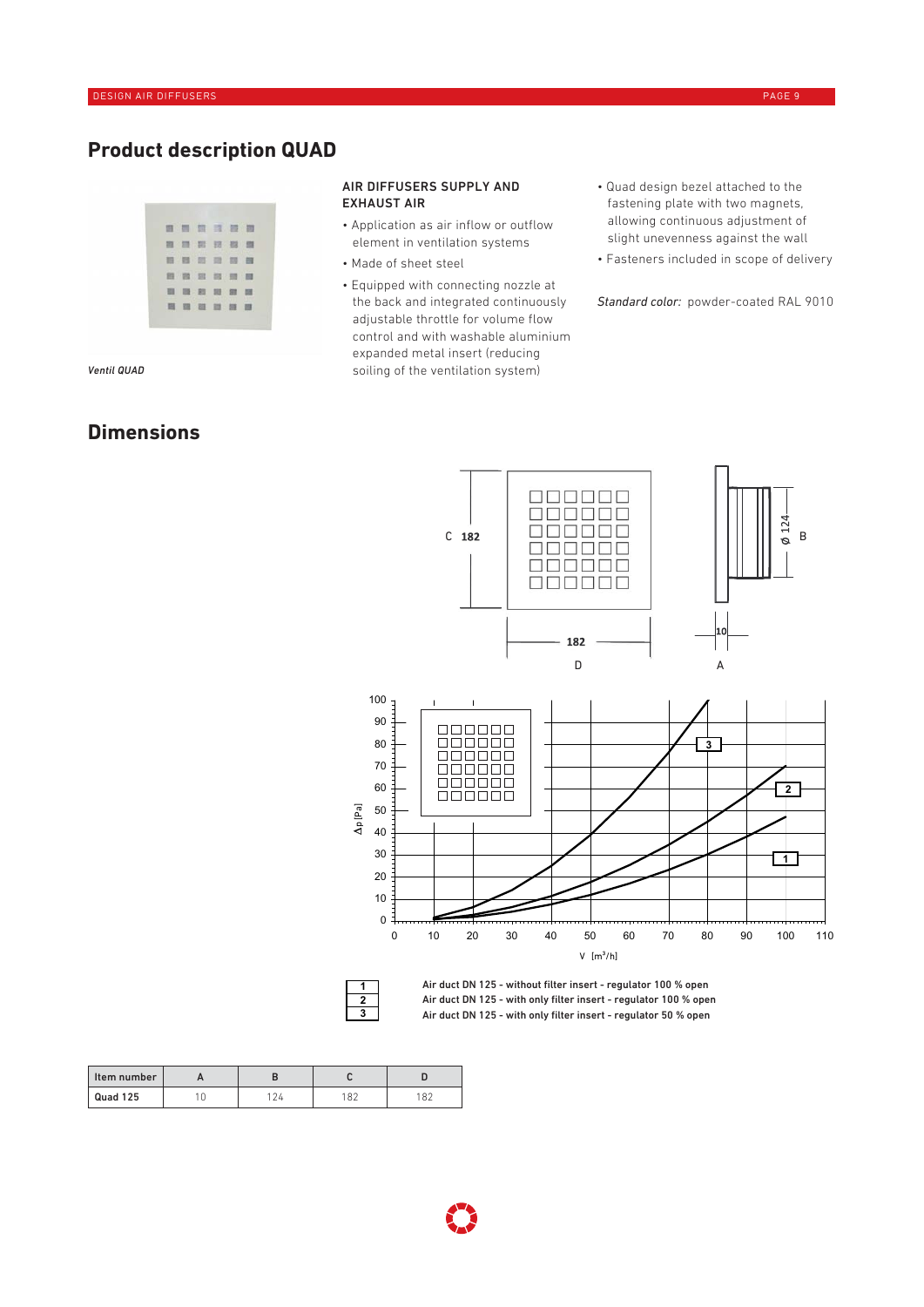## **Product description AIRY**



 *AIRY*

#### AIR DIFFUSERS SUPPLY AND EXHAUST AIR

- The vent is composed of two parts: the base body (AIRYB) and the flat front panel (AIRYFP).
- The vent is designed for wall and ceiling installation.
- The Smart Grip function makes it easy to install.
- Its unique acoustic properties guarantee optimal sound levels.
- The base body is either fixed to the pipe system or a vent base by means of the flexible spring clip.
- The front panel is put on the adjustment cone of the vent's base body and held in place with springs.
- Use of ILVRU assembly studs is recommended for installation.
- Can be equipped with a guide vane for 2 or 3-sided air discharge as needed.
- 5 standard front panel designs are available:
	- ROUN circular
	- BOW rectangular with slightly rounded corners
	- SQUA square
	- ELLI elliptical
	- RECT rectangular

#### *Standard color:*

Available in white RAL 9010, gloss level 30 (front panel in stainless steel brushed upon request)

## **Dimensions**









AIRYFP ELLI AIRYFP RECT



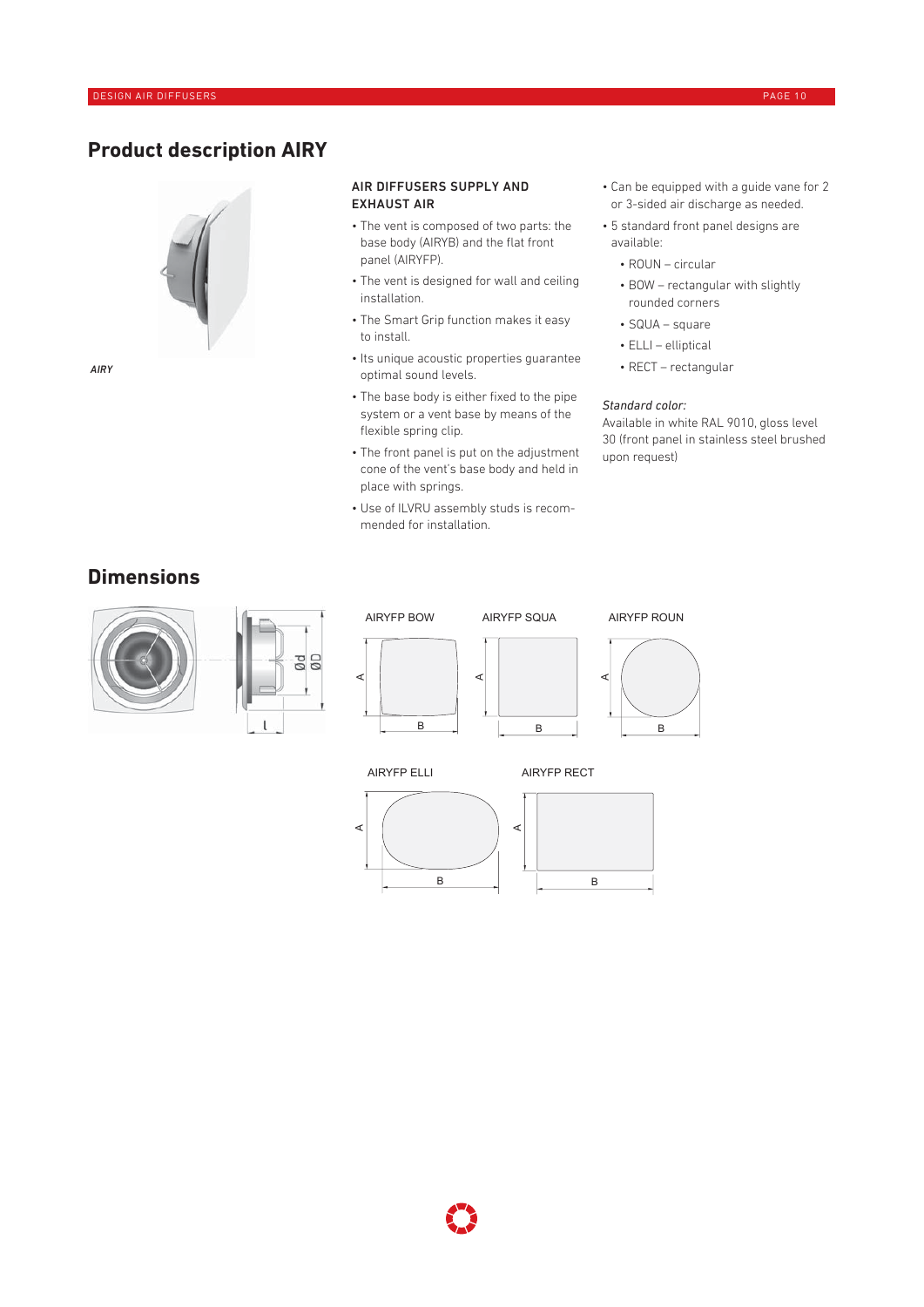| Item number  | ød<br>nom | ød<br>mm | øD<br>mm | mm | Gewicht<br>kg |  |
|--------------|-----------|----------|----------|----|---------------|--|
| 10AIRYB10010 | 100       | 90       | 137.5    | 54 | 0.26          |  |
| 10AIRYB12510 | 125       | 114      | 156      | 57 | 0.33          |  |
| 10AIRYB16010 | 160       | 149      | 191      | 57 | 0.43          |  |

#### BASE BODY **FRONT PANEL IN RAL 9010**

| Item number       | ød<br>nom | A<br>mm | B<br>mm | Typ<br>mm   | Gewicht<br>kg |
|-------------------|-----------|---------|---------|-------------|---------------|
| 10AIRYFP100BOW10  | 100       | 140     | 140     | <b>BOW</b>  | 0.17          |
| 10AIRYFP100ELLI10 | 100       | 140     | 210     | F111        | 0.21          |
| 10AIRYFP100ROUN10 | 100       | 140     | 140     | <b>ROUN</b> | 0.13          |
| 10AIRYFP100RECT10 | 100       | 140     | 210     | <b>RFCT</b> | 0.24          |
| 10AIRYFP100SQUA10 | 100       | 140     | 140     | SQUA        | 0.17          |
| 10AIRYFP125B0W10  | 125       | 165     | 165     | <b>BOW</b>  | 0.22          |
| 10AIRYFP125ELLI10 | 125       | 165     | 248     | F111        | 0.29          |
| 10AIRYFP125ROUN10 | 125       | 165     | 165     | <b>ROUN</b> | 0.18          |
| 10AIRYFP125RECT10 | 125       | 165     | 248     | <b>RFCT</b> | 0.33          |
| 10AIRYFP125SQUA10 | 125       | 165     | 165     | SQUA        | 0,23          |
| 10AIRYFP160B0W10  | 160       | 210     | 210     | <b>BOW</b>  | 0.34          |
| 10AIRYFP160ELLI10 | 160       | 210     | 315     | F111        | 0,44          |
| 10AIRYFP160ROUN10 | 160       | 210     | 210     | <b>ROUN</b> | 0,28          |
| 10AIRYFP160RECT10 | 160       | 210     | 315     | <b>RECT</b> | 0,53          |
| 10AIRYFP160SQUA10 | 160       | 210     | 210     | SQUA        | 0.35          |